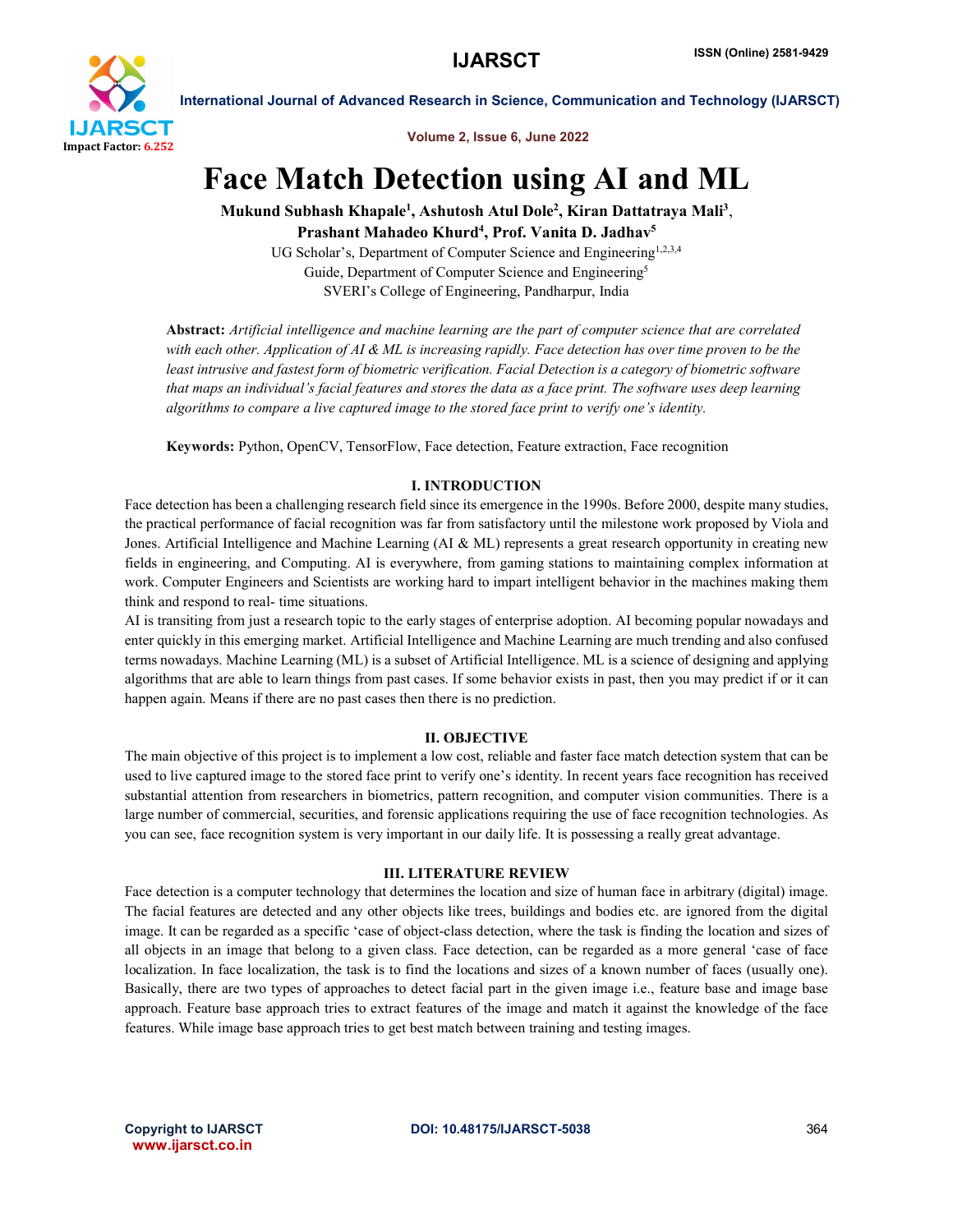

International Journal of Advanced Research in Science, Communication and Technology (IJARSCT)

# Volume 2, Issue 6, June 2022



# 3.1 Siamese Model:

A. Algorithm



#### B. KIVY

Kivy - Open-source Python library for rapid development of applications that make use of innovative user interfaces, such as multi-touch apps.

### C. Cross Platform

Kivy runs on Linux, Windows, OS X, Android, iOS, and Raspberry Pi. You can run the same code on all supported platforms. It can natively use most inputs, protocols and devices including WM Touch, WM Pen, Mac OS X Track pad and Magic Mouse, Mtdev, Linux Kernel HID, TUIO. A multi-touch mouse simulator is included.

#### D. Business Friendly

Kivy is 100% free to use, under an MIT license (starting from 1.7.2) and LGPL 3 for the previous versions. The toolkit is professionally developed, backed and used. You can use it in a commercial product. The framework is stable and has a well-documented API, plus a programming guide to help you get started.

# E. GPU Accelerated

The graphics engine is built over OpenGL ES 2, using a modern and fast graphics pipeline. The toolkit comes with more than 20 widgets, all highly extensible. Many parts are written in C using Cython, and tested with regression tests.